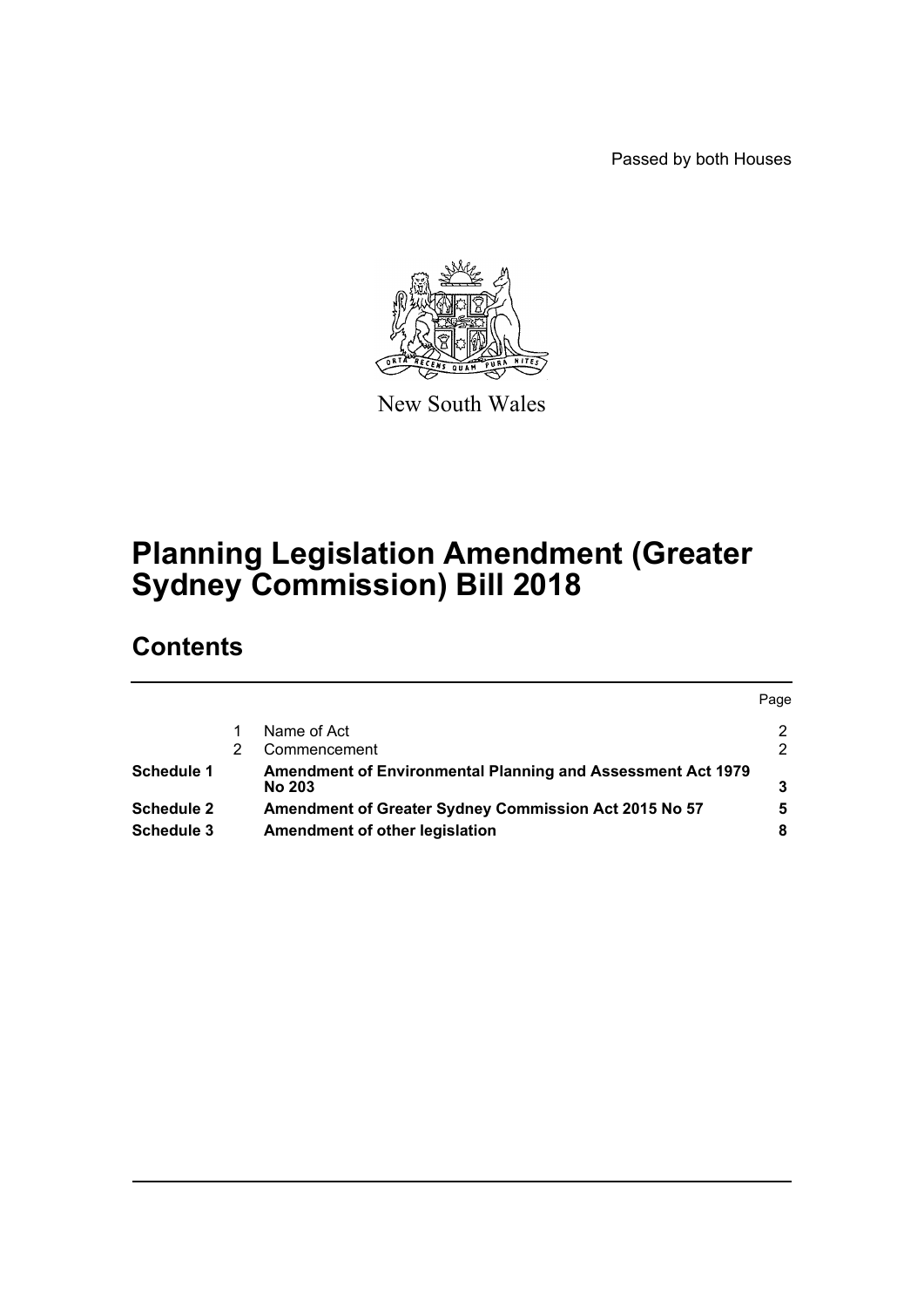*I certify that this PUBLIC BILL, which originated in the LEGISLATIVE COUNCIL, has finally passed the LEGISLATIVE COUNCIL and the LEGISLATIVE ASSEMBLY of NEW SOUTH WALES.*

*Legislative Council 2018* *Clerk of the Parliaments*

New South Wales

# **Planning Legislation Amendment (Greater Sydney Commission) Bill 2018**

Act No , 2018

An Act to amend the *Environmental Planning and Assessment Act 1979*, the *Greater Sydney Commission Act 2015* and other legislation with respect to the functions and composition of the Greater Sydney Commission and the functions of the Natural Resources Commission; and for other purposes.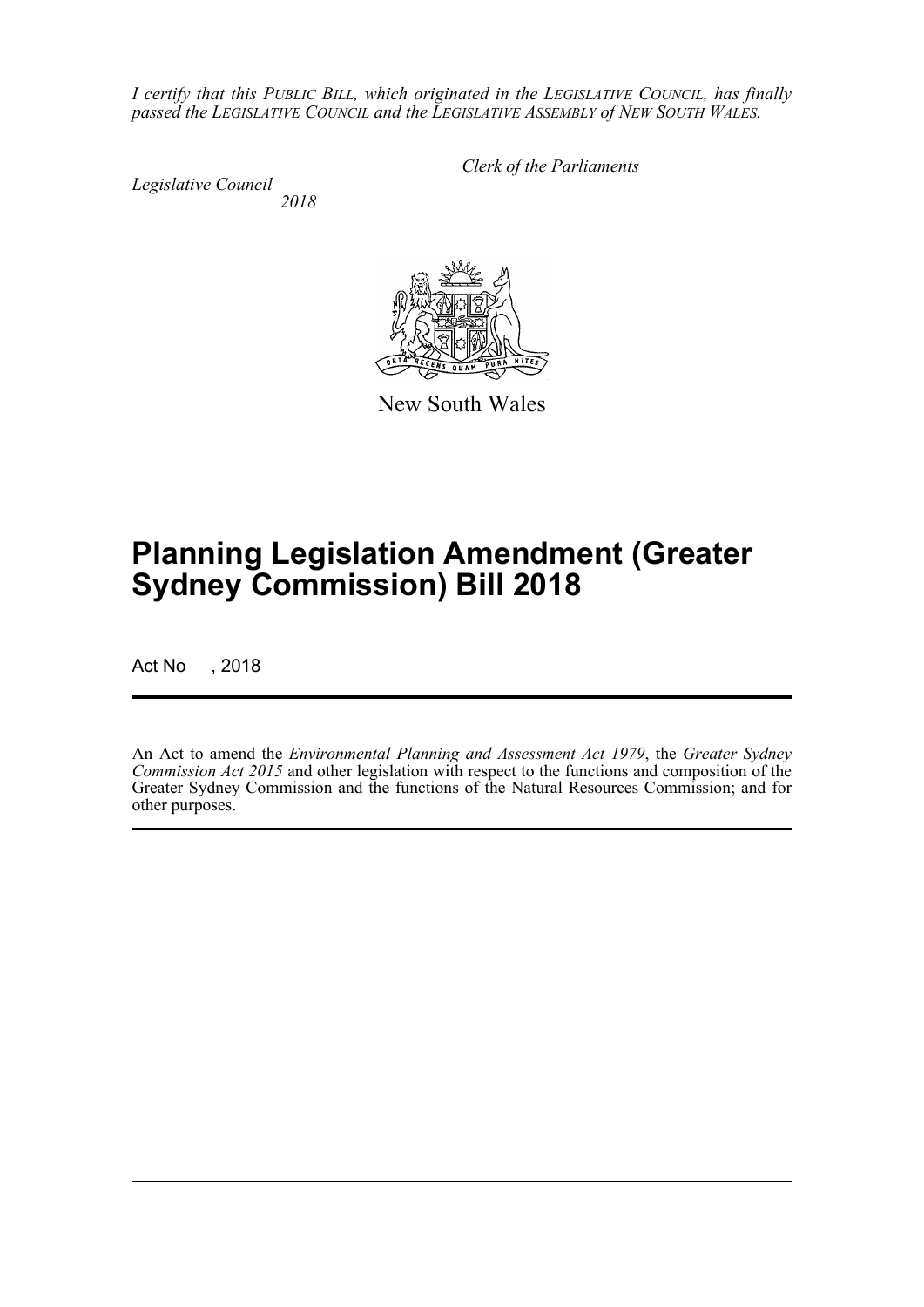## <span id="page-2-0"></span>**The Legislature of New South Wales enacts:**

## **1 Name of Act**

This Act is the *Planning Legislation Amendment (Greater Sydney Commission) Act 2018*.

## <span id="page-2-1"></span>**2 Commencement**

This Act commences on a day or days to be appointed by proclamation.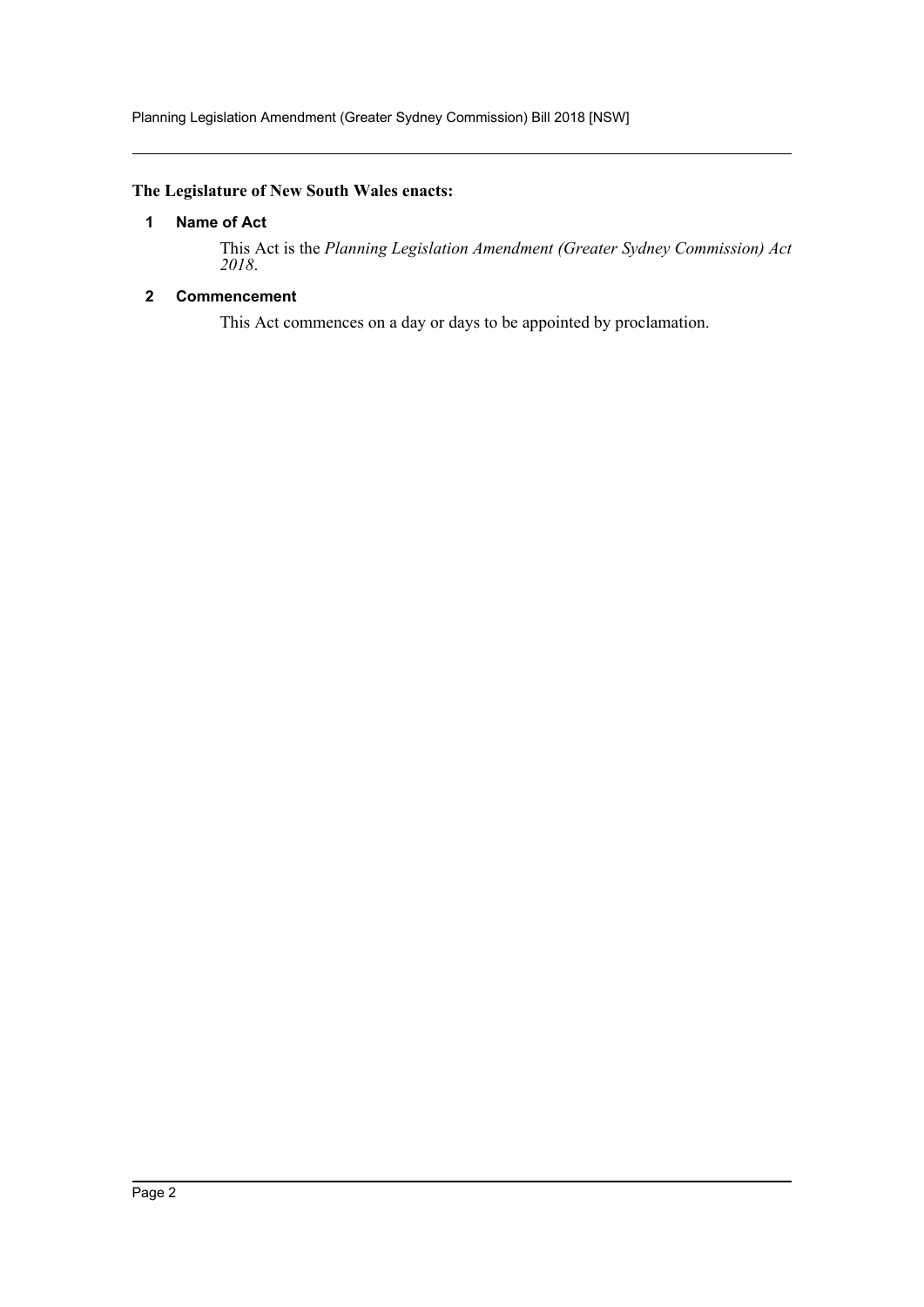# <span id="page-3-0"></span>**Schedule 1 Amendment of Environmental Planning and Assessment Act 1979 No 203**

#### **[1] Section 2.8 Members of Commission**

Insert after section 2.8 (5):

(6) Without limiting subsection (5), the Minister may appoint as an additional member for the purposes of that subsection a person who is a member of a subcommittee of the Commission. Any such appointment may be limited to a particular matter or matters, in addition to any limitation relating to specific functions.

#### **[2] Section 3.5 Making and review of regional strategic plans**

Insert ", at the end of 2023" after "the end of 2017" in section 3.5 (4).

#### **[3] Section 3.9 Local strategic planning statements of councils**

Insert after section 3.9 (3):

(3A) The council for an area that is in the Greater Sydney Region must not make a local strategic planning statement unless the Greater Sydney Commission has advised the council in writing that the Commission supports the statement as being consistent with the applicable regional and district strategic plans.

#### **[4] Section 3.9 (4)**

Insert "and the support of the Greater Sydney Commission if it is required by this section" after "ward".

#### **[5] Sections 3.22 (1) (c), 3.32 (2) (a), (b) and (d), 3.34 (2) and (5)–(7) and 3.35 (3) and (4)**

Omit "or Greater Sydney Commission" wherever occurring.

#### **[6] Section 3.30 Consultation requirements**

Insert at the end of the section, before the note:

- (2) Before recommending the making of an environmental planning instrument by the Governor, the Minister must consult with the Greater Sydney Commission if:
	- (a) the proposed instrument relates to land within the Greater Sydney Region, and
	- (b) the Minister is of the opinion that the proposed instrument is likely to significantly affect the implementation of a strategic plan affecting that Region.

#### **[7] Section 3.31 Making of environmental planning instruments for local areas (LEPs)**

Omit section 3.31 (3). Insert instead:

- (3) For the purposes of this Division, the following are *local plan-making authorities*:
	- (a) the Minister,
	- (b) a council for its local government area if the gateway determination under this Division authorises the council to make the local environmental plan concerned.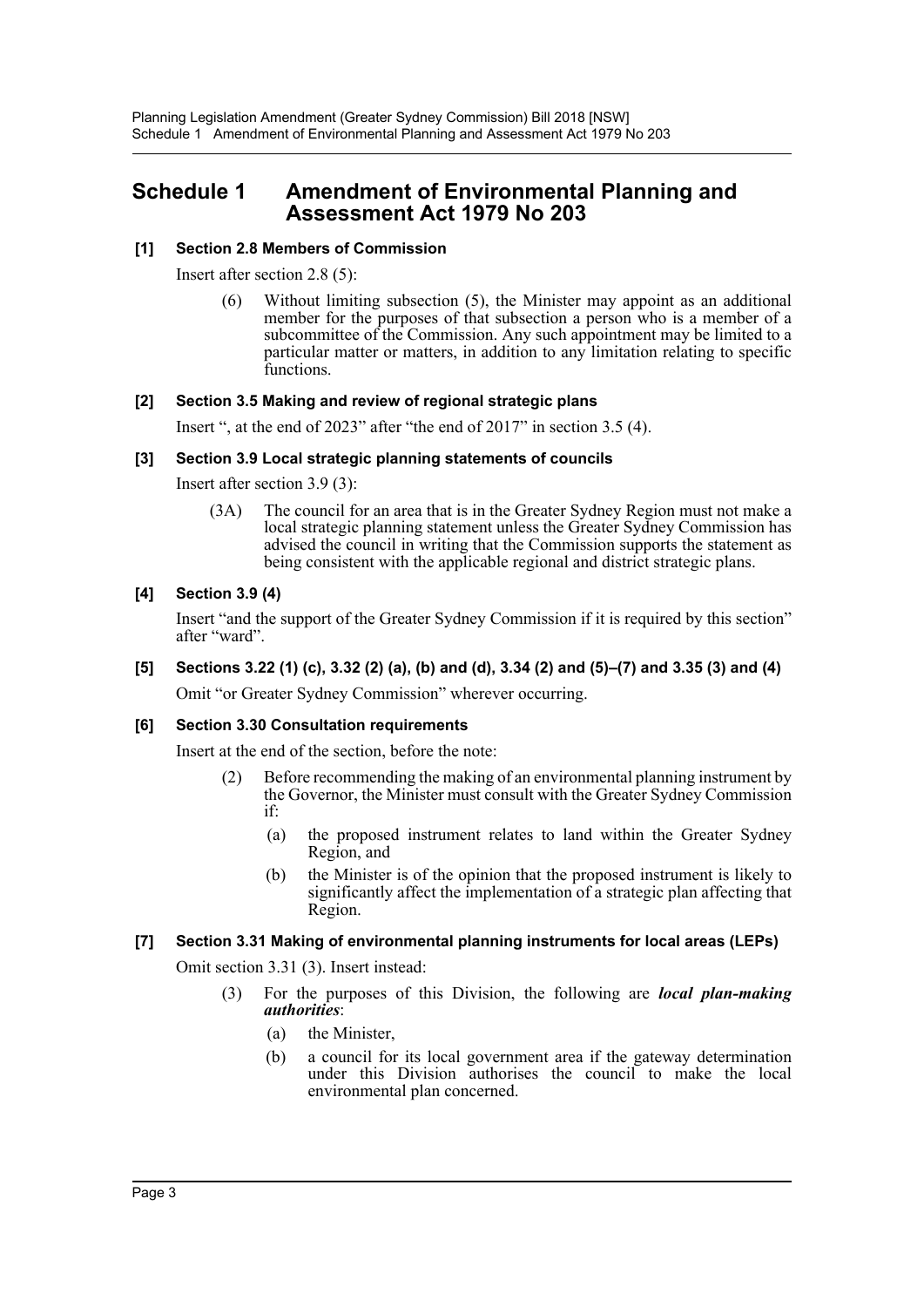#### **[8] Section 3.32 Planning proposal authority**

Omit ", or the Greater Sydney Commission in relation to the Greater Sydney Region," from section 3.32 (2).

#### **[9] Sections 3.32 (4) and 3.46 (3)–(6)**

Omit "or the Greater Sydney Commission" wherever occurring.

#### **[10] Sections 3.34 (1) and 3.35 (2)**

Omit "or, if the planning proposal relates to the Greater Sydney Region, to the Greater Sydney Commission" wherever occurring.

#### **[11] Section 3.34 Gateway determination**

Insert after section 3.34 (3):

- (3A) Before making a determination under subsection (2), the Minister must refer the planning proposal to the Greater Sydney Commission if:
	- (a) the proposal relates to land within the Greater Sydney Region, and
	- (b) the Minister is of the opinion that the proposal is likely to significantly affect the implementation of a strategic plan affecting that Region.
- (3B) On referral of a proposal, the Greater Sydney Commission must, within the period specified by the Minister, advise the Minister as to whether or not the Commission supports the planning proposal.

#### **[12] Section 3.44 Development control plans required or authorised by environmental planning instruments**

Omit section 3.44 (5) (b). Insert instead:

(b) the Minister may act in the place of the relevant planning authority to make the plan (with or without modification), but only if the environmental planning instrument concerned authorises the Minister to do so.

#### **[13] Section 3.46 Minister may direct councils with respect to development control plans**

Omit "or, if the matter relates to the Greater Sydney Region, the Greater Sydney Commission" from section 3.46 (1).

#### **[14] Schedule 2 Provisions relating to planning bodies**

Insert after clause 6 (3):

(4) This clause does not apply if the public hearing relates to proposed development the subject of an application for development consent for which the Commission is the consent authority.

#### **[15] Schedule 2, clause 11 (4A)**

Insert after clause 11 (4):

(4A) Despite any other provision of this clause, the Minister may, by instrument in writing, extend the term of appointment of a member of the Independent Planning Commission for the purpose of enabling the member to complete a function as a member after the time that the term would otherwise end.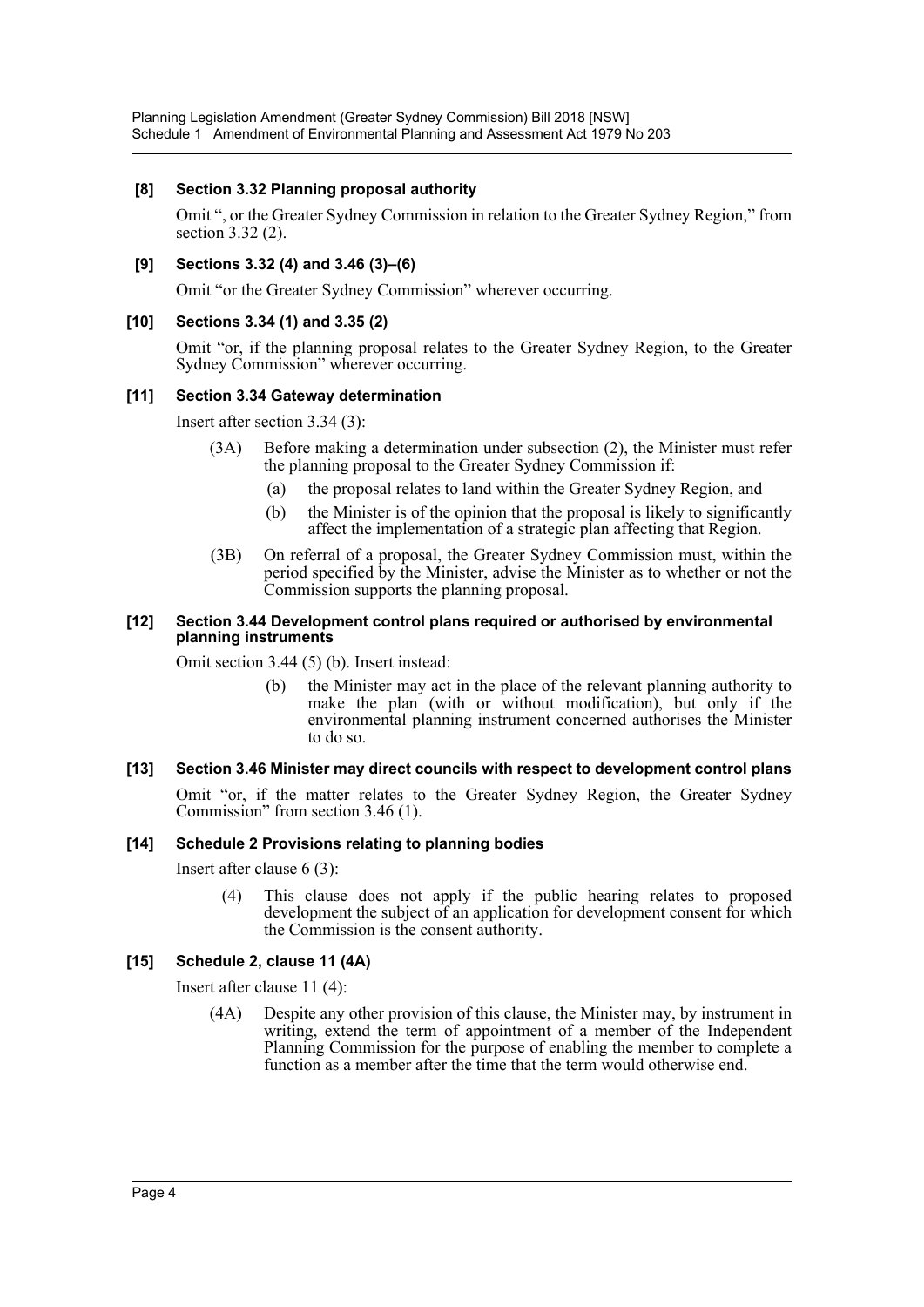# <span id="page-5-0"></span>**Schedule 2 Amendment of Greater Sydney Commission Act 2015 No 57**

## **[1] Section 3 Definitions**

Insert "the Chief Commissioner or" after "means" in the definition of *Greater Sydney Commissioner* in section 3 (1).

#### **[2] Section 4 Amendment of area comprising Greater Sydney Region**

Insert at the end of the section:

(2) A regulation that has the effect of extending the Greater Sydney Region to a local government area may also limit the functions of the Commission in respect of that area.

#### **[3] Section 6 Members of Commission**

Insert before section 6 (1) (a):

(a1) a person appointed by the Minister as the Chief Commissioner of the Commission,

## **[4] Section 6 (1) (a)**

Omit "4 persons appointed by the Minister (the *Greater Sydney Commissioners*)".

Insert instead "up to 3 persons appointed by the Minister".

#### **[5] Section 6 (1) (b)**

Omit "section 75AB (b)". Insert instead "section 3.2 (b)".

## **[6] Section 6 (1) (c)**

Omit the paragraph. Insert instead:

- (c) each of the following (the *ex-officio members*):
	- (i) the Secretary of the Department of Premier and Cabinet,
	- (ii) the Secretary of the Department of Planning and Environment,
	- (iii) the Secretary of the Department of Transport,
	- (iv) the Secretary of the Treasury,
	- (v) the Chief Executive Officer.

## **[7] Section 6 (2)**

Omit the subsection.

## **[8] Section 6 (3)**

Omit "3 other Greater Sydney Commissioners".

Insert instead "Greater Sydney Commissioners appointed under subsection (1) (a)".

## **[9] Section 6 (3A)**

Insert after section 6 (3):

(3A) If there are fewer than 3 persons appointed under subsection (1) (a), the Minister may appoint a person to exercise more than one of the principal responsibilities specified in subsection (3).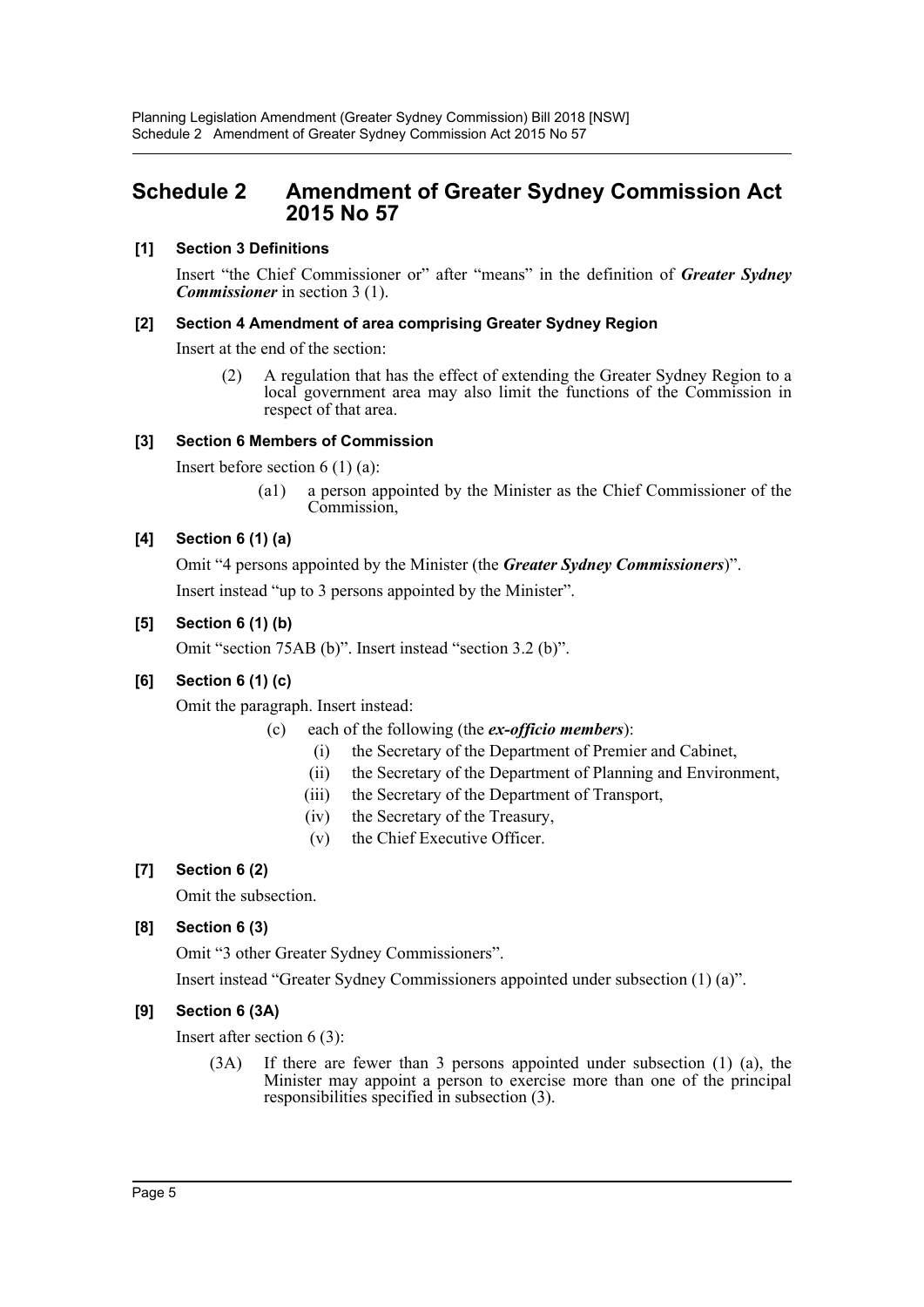## **[10] Section 6 (4A)**

Insert after section 6 (4):

(4A) A person may be appointed as a District Commissioner to represent more than one district in the Greater Sydney Region.

#### **[11] Section 10 Functions of Commission**

Insert after section 10 (1) (a):

(a1) to provide advice and make recommendations to the Minister administering this Act, and other Ministers with the approval of the Minister administering this Act, on matters relating to land use and infrastructure in the Greater Sydney Region,

#### **[12] Section 10 (1) (c1)**

Insert after section 10 (1) (c):

(c1) to provide progress and assurance reports to the Minister administering this Act, and other Ministers with the approval of the Minister administering this Act, on matters relating to the preparation and implementation of any plan or proposal relating to development in the Greater Sydney Region,

#### **[13] Section 10 (1) (d)**

Omit "section 129". Insert instead "section 7.35".

#### **[14] Section 10 (1) (f1)**

Insert after section 10 (1) (f):

(f1) to provide the Minister administering the Planning Act with any information, advice or reports requested by the Minister administering the Planning Act,

#### **[15] Section 10 (1) (g)**

Insert "or the Minister administering the Planning Act" after "Minister administering this Act".

#### **[16] Section 10 (3), note**

Omit the note.

#### **[17] Section 10A**

Insert after section 10:

#### **10A Obligation of government agencies to provide information**

- (1) A government agency has an obligation to comply with a reasonable request by the Commission to provide information that is relevant to the exercise by the Commission of the Commission's functions.
- (2) In this section:

*government agency* means:

- (a) a public authority constituted by or under an Act, or
- (b) a NSW government agency, or
- (c) a Public Service agency, or
- (d) a council, or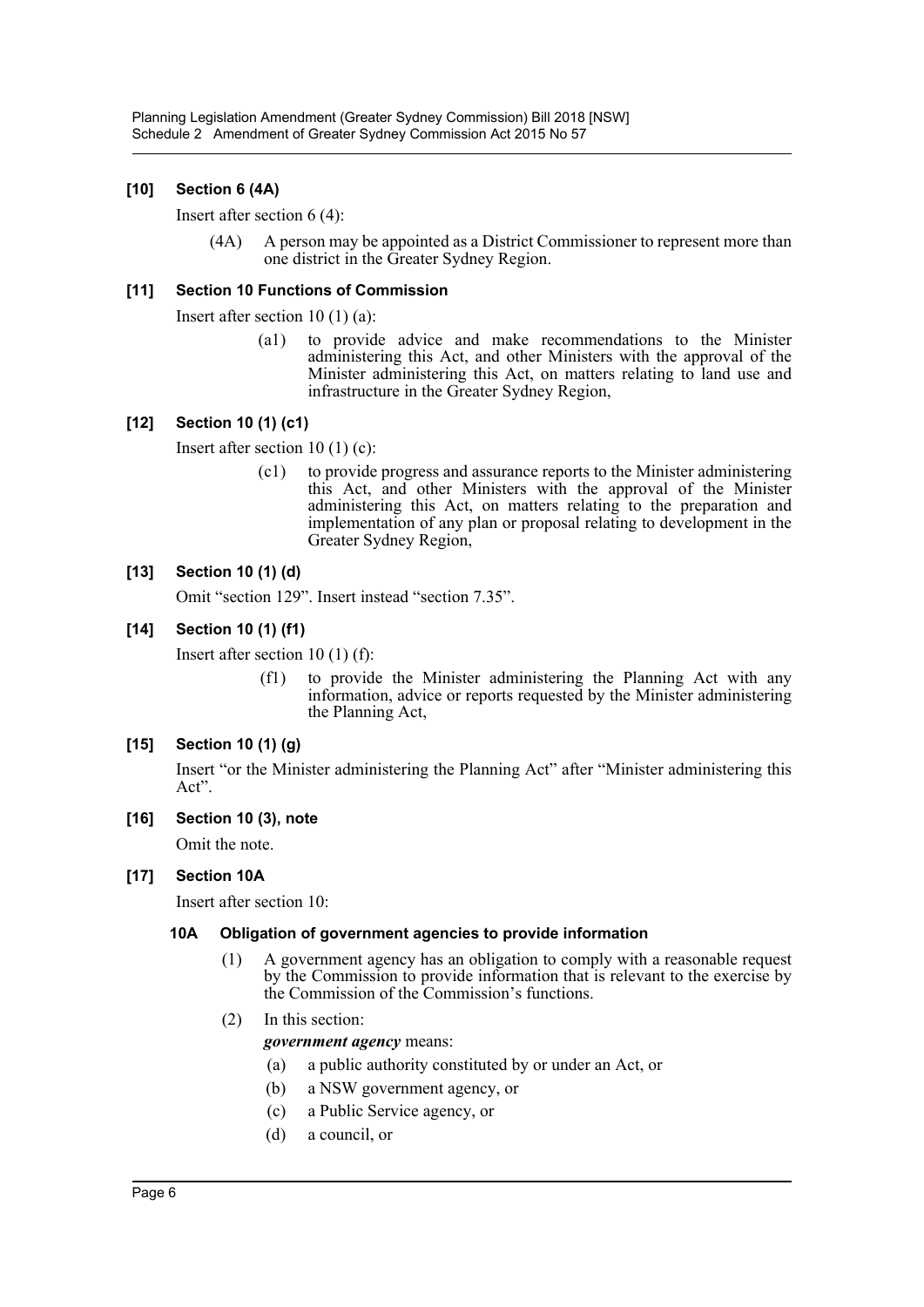(e) a State owned corporation.

# **[18] Section 11 Delegation of Commission's functions**

Omit "Part 2" from section 11 (3) (c) and (f) wherever occurring. Insert instead "Division 2.4".

# **[19] Section 11 (3) (e1)**

Insert after section 11 (3) (e):

(e1) the Secretary of or other person employed in the Department of Premier and Cabinet,

# **[20] Section 12 Finance and Governance Committee**

Insert "and the Chief Executive Officer" after "Commissioners" in section 12 (2).

## **[21] Sections 13 (3) (b) (i) and 21 (b)**

Omit "Part 3B" wherever occurring. Insert instead "Division 3.1".

## **[22] Schedule 4 Savings, transitional and other provisions**

Insert after Part 2:

# **Part 3 Provision consequent on Planning Legislation Amendment (Greater Sydney Commission) Act 2018**

## **3 Existing members of Commission**

The amendments made to section 6 of this Act by the *Planning Legislation Amendment (Greater Sydney Commission) Act 2018* do not affect the appointment of a person holding office as a member of the Commission immediately before the commencement of those amendments.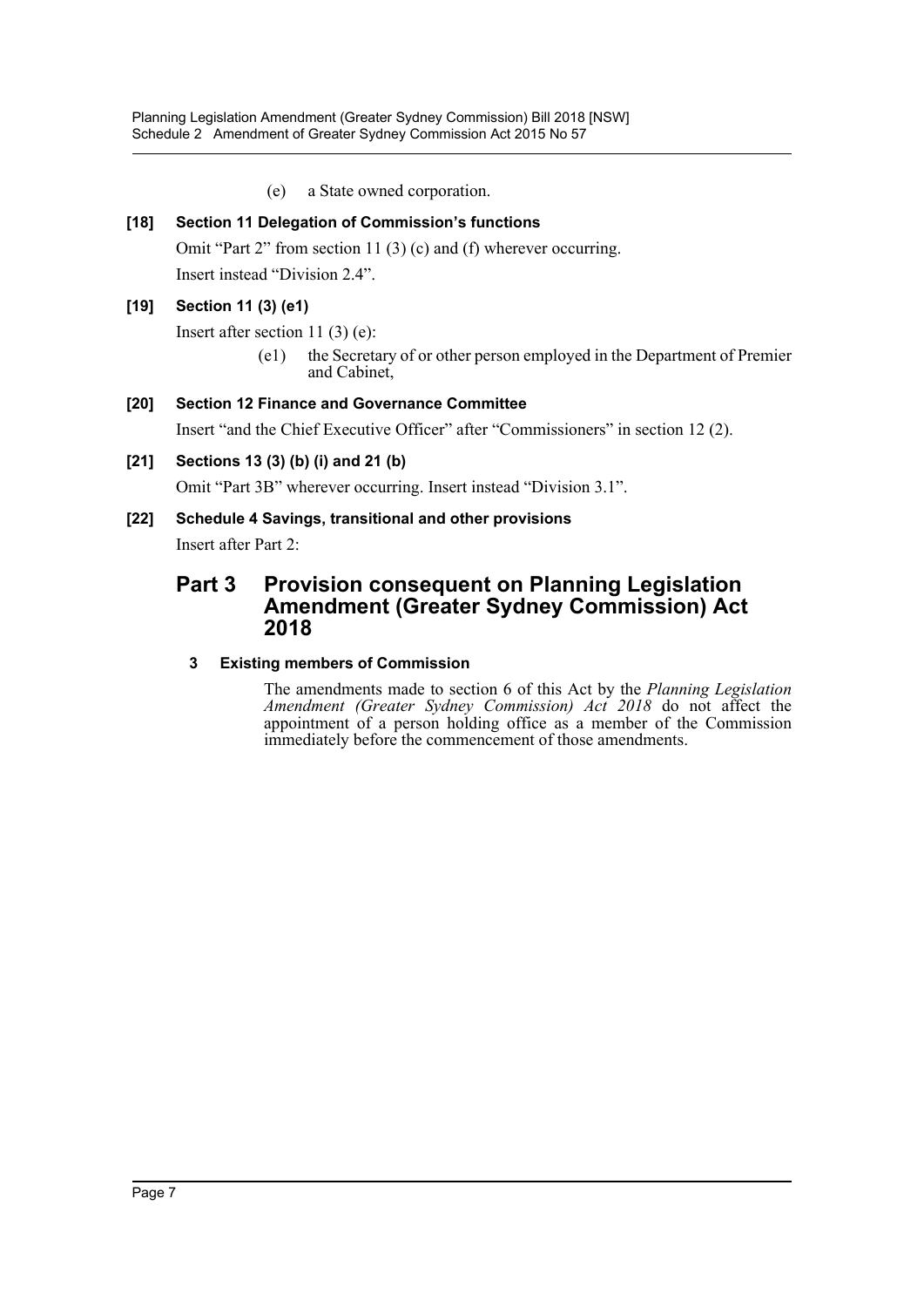# <span id="page-8-0"></span>**Schedule 3 Amendment of other legislation**

# **3.1 Biodiversity Conservation Act 2016 No 63**

## **Section 8.1 Definitions: Part 8**

Omit paragraph (b) of the definition of *planning authority*.

## **3.2 Environmental Planning and Assessment (Savings, Transitional and Other Provisions) Regulation 2017**

# **[1] Part 3**

Insert after Part 2 with appropriate clause numbering:

# **Part 3 Provisions consequent on enactment of Planning Legislation Amendment (Greater Sydney Commission) Act 2018**

## **Continuation of LEP-making processes for areas in Greater Sydney Region**

- (1) The Minister may, on or after the commencement of this clause, make a local environmental plan that applies to a local government area in the Greater Sydney Region even though the process under Part 3 of the Act (including the preparation of the relevant planning proposal, community consultation and gateway determination) was commenced, or occurred, before that commencement.
- (2) For that purpose, anything done by or for the Greater Sydney Commission before that commencement under Part 3 of the Act in connection with the proposed plan is taken to have been done by or for the Minister.
- (3) Nothing in this clause prevents a council designated, before that commencement, as the local plan-making authority for a local environmental plan that applies to a local government area in the Greater Sydney Region from making the plan.

#### **[2] Schedule 4 Transferred savings, transitional and other provisions—former provisions of Environmental Planning and Assessment Regulation 2000**

Insert at the end of clause 49:

(2) This clause ceases to have effect on the commencement of Schedule 1 [7] to the *Planning Legislation Amendment (Greater Sydney Commission) Act 2018*.

## **[3] Schedule 4, clause 50 (2)**

Insert at the end of clause 50:

(2) This clause ceases to have effect on the commencement of Schedule 1 [7] to the *Planning Legislation Amendment (Greater Sydney Commission) Act 2018*.

# **3.3 Local Land Services Act 2013 No 51**

## **[1] Section 44 Periodic review and auditing of plans**

Insert "the Natural Resources Commission or" after "carried out by" in section 44 (3).

## **[2] Section 54 Periodic review and auditing of local strategic plans**

Insert "the Natural Resources Commission or" after "carried out by" in section 54 (4).